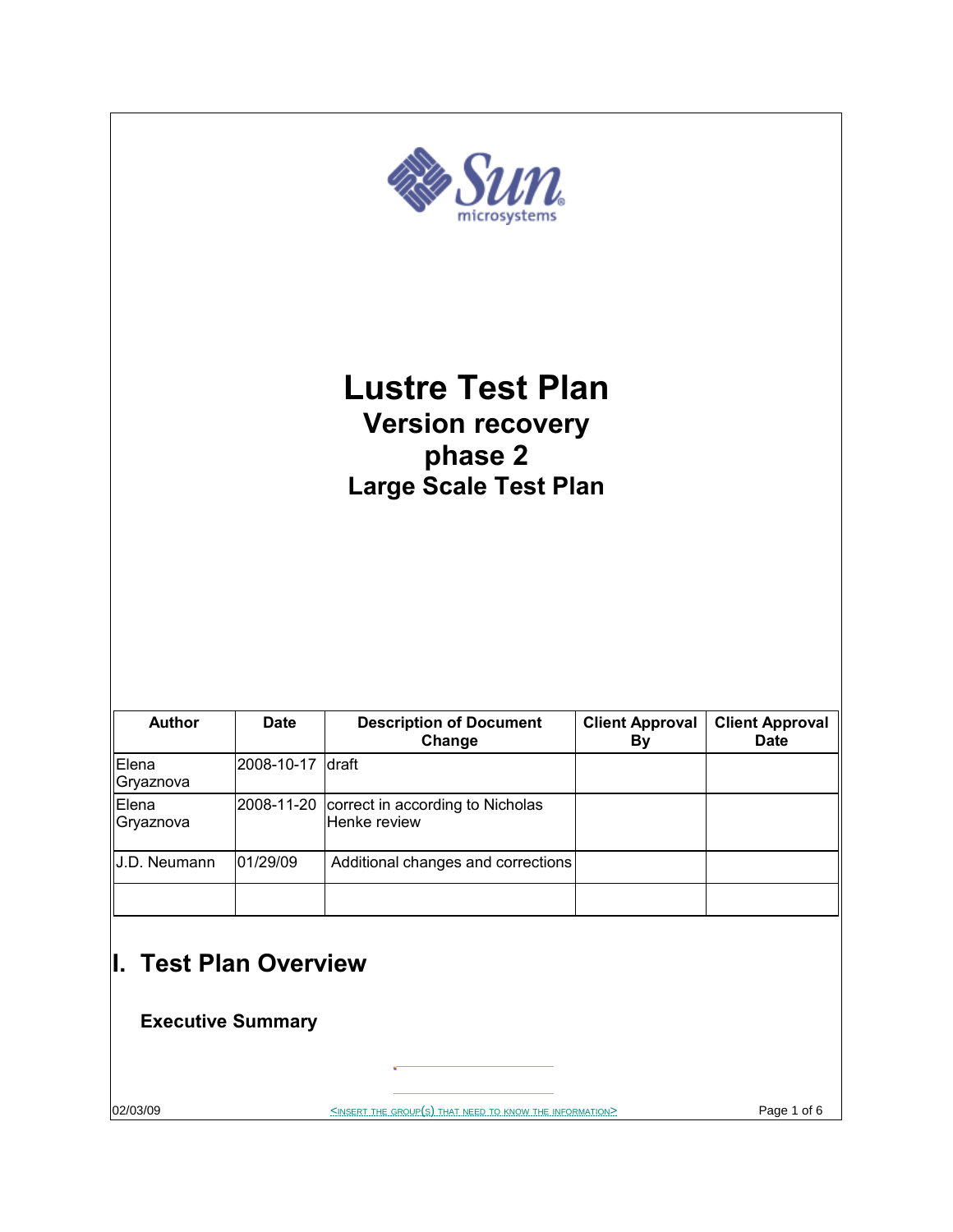Statement of the problem trying to solve: Test at scale the following version based recovery feature landed into b1\_8\_gate branch -- vbr interop -- vbr\_exp -- vbr\_orphans Required inputs: -- this test plan approved by customer -- the test scripts reviewed by customer and adjusted by QE to use in customer testing lab -- estimated debug impact for required debug level (have to be <5%) -- b1\_8\_gate branch, with landed : vbr interop: attachment 17435, attachment 17694 bug 15942 vbr\_exp: attachment 18379 bug 15391 vbr\_orphans: attachment (still in code phase) bug 15292 -- the packages (build): Lustre b1\_8\_gate build, lustre-tests b1\_8\_gate build. • Hardware to be used: -- customer lab • Expected output: -- The current status of the listed features -- The following tickets will be used for summary and a status of testing. vbr\_interop: bug 15942 vbr\_exp: bug 15391 vbr orphans: bug 15392 large-scale VBR tests: bug 17195 "create VBR large scale tests" large-scale VBR testing status: **bug 17739** "large scale VBR testing"

# **Problem Statement**

We need to test VBR at scale. This test plan lays out what tests need to be run to verify this feature.

### **Goal**

Verify the VBR functionality on a large system. Verify VBR performance impact on a large system.

### **Success Factors**

All tests need to run successfully.

### **Testing Plan**

**Define the setup steps that need to happen for the hardware to be ready? Who is responsible for these tests?**

1. Get system time at customer lab.

- 2. Install Lustre rpms.
- 3. Configure Lustre file system.

4. pre-feature testing has been completed (including replay-vbr on 2 clients) and signed off by SUN QE for VBR feature.

| 02/03/09 |  |
|----------|--|

02/03/09 <INSERT THE GROUP(S) THAT NEED TO KNOW THE INFORMATION> Page 2 of 6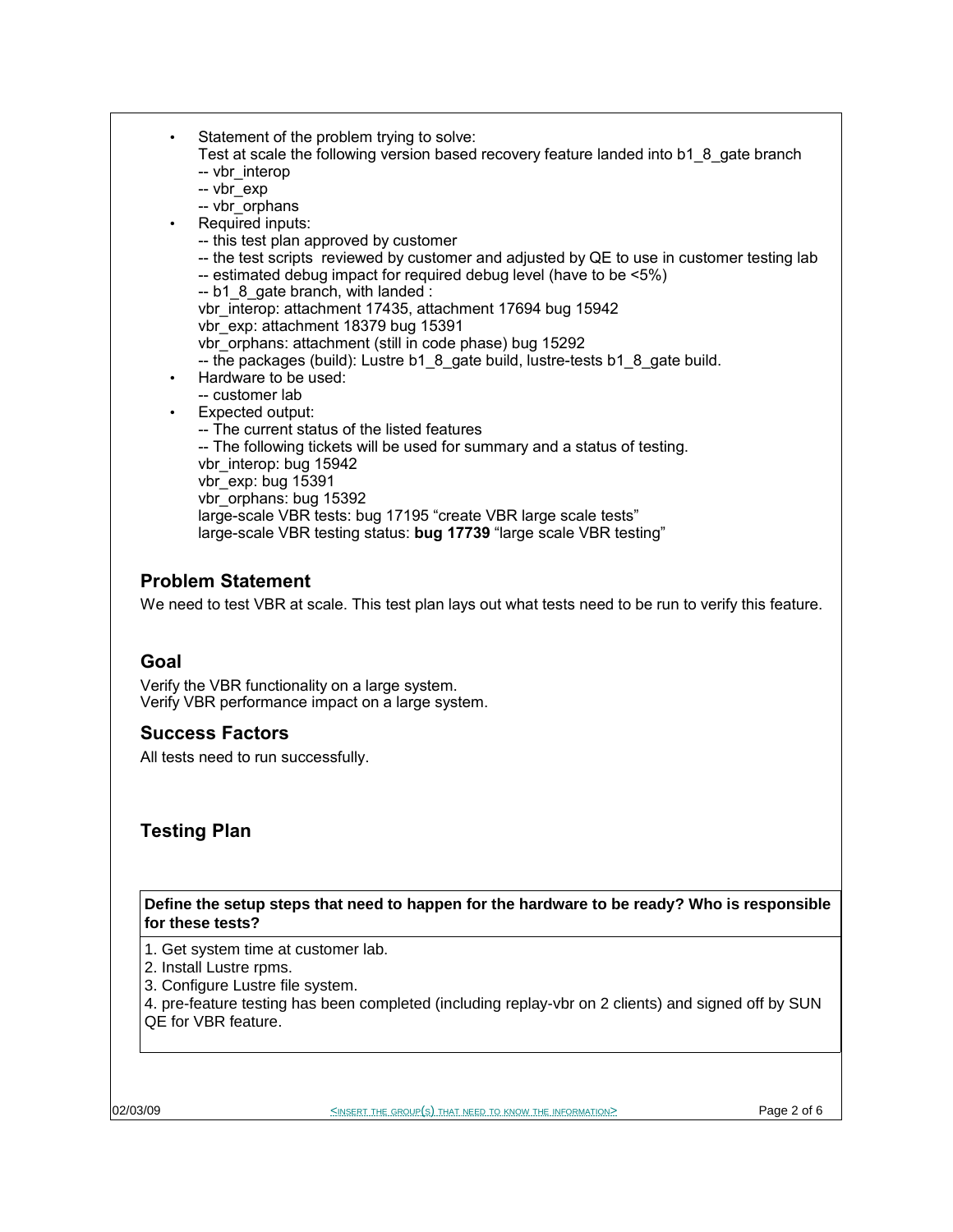QE team members responsible for :

Elena Gryaznova -- creating the tests scripts, adjust scripts for customer test env.

Elena Gryaznova – debug level estimation

Walter Poxon – review the tests scripts, help to adjust them to customer test env.

Walter Poxon, Ed Giesen -- setting up the test environment, running the tests, reporting the results, collect debug data of failed tests.

Developers responsible for: Mikhail Pershin – review the test plan, inspect the tests scripts. Figure out and resolve the failures.

#### **Specify the date these tests will start, and length of time that these test will take to complete.**

Date started:TBD

The time estimation for new tests creation: 1 week

The time estimation of 1 run: VBR feature tests (large-scale) : 2 days Common recovery tests : 4 days

Summary for 1 tests cycle: 6 days

In the case of defects found the tests should be repeated.

The estimated number of cycles and completed testing depends on:

-- the number of defects found during testing;

-- the time needed by developers to fix the defects;

#### **Specify (at a high level) what tests will be completed?**

Functional tests: new acceptance-small tests: large-scale, recovery-scale (without Lustre filesystem reformatting)

# **Test Cases**

#### **Test Cases**

```
Post-gate landing
```

```
All these tests are (will be) integrated into acceptance-small as large-
scale.sh (LARGE SCALE).
To run this large scale test:
1. Install Lustre build and lustre-tests build on lab
2. Specify the cluster configuration file, see cfg/local.sh and
cfg/ncli.sh for details.
3. run the test without lustre reformatting as:
   SETUP=: CLEANUP=: FORMAT=: ACC SM_ONLY=LARGE_SCALE NAME=<config_file>
sh acceptance-small.sh 
or
```
02/03/09 **Page 3 of 6** EXPERT THE GROUP(S) THAT NEED TO KNOW THE INFORMATION> **Page 3 of 6**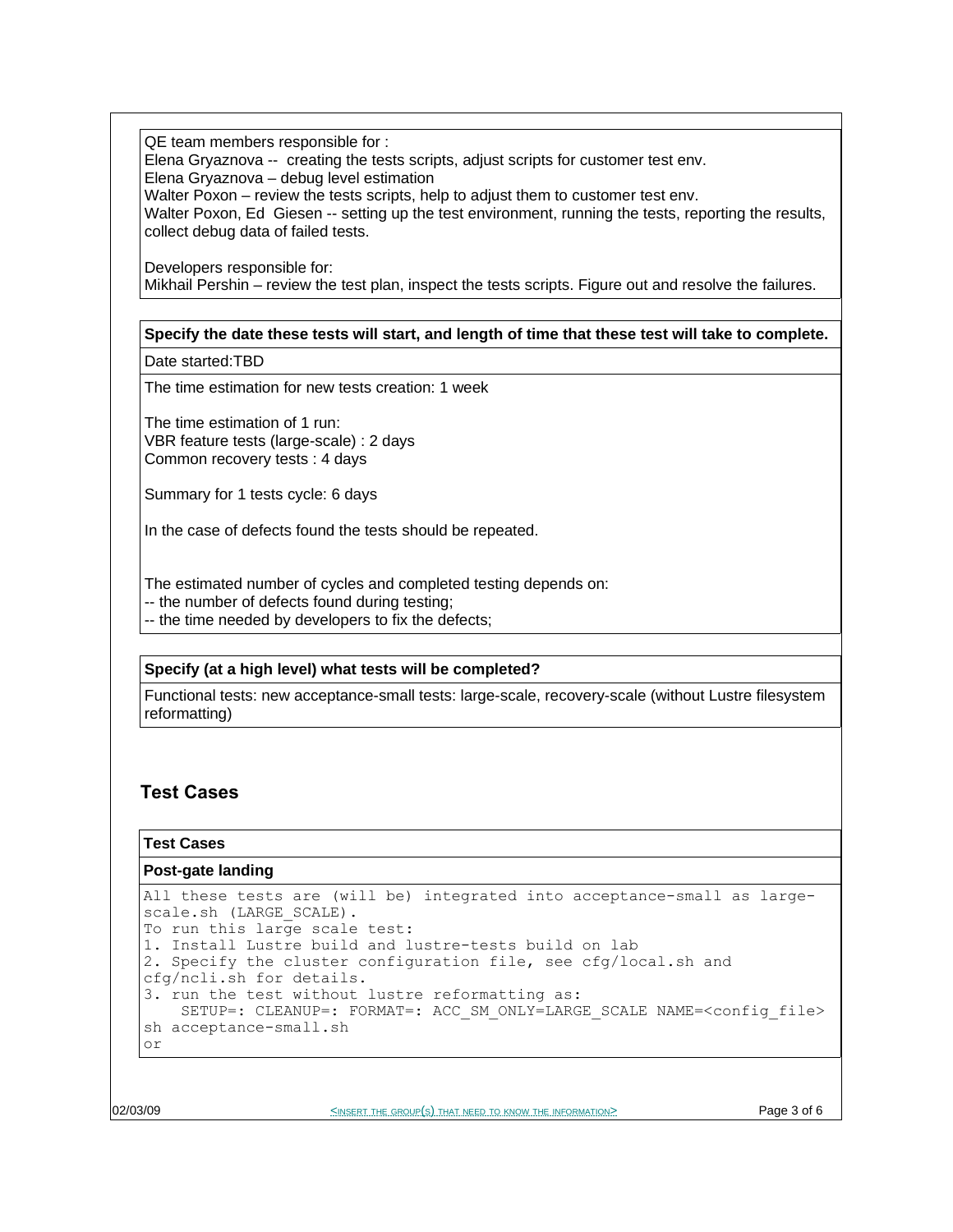SETUP=: CLEANUP=: FORMAT=: NAME=<config\_file> sh large-scale.sh Requirements: 1. installed Lustre user tools (lctl) 3. shared directory with lustre-tests build on all clients 4. formatted Lustre fs, mounted by clients 5. the configuration file in according to formatted lustre 6. installed mdsrate, IOR, mpirun, dbench, iozone I. **Feature tests for exports:** 1.a measure N clients connection time without delayed exports (and orphans). 1.b create many delayed exports 1000/10000/100000, measure time for clients connection time - connect N new clients large scale.sh test 1b 1.c create many delayed exports 1000/10000/100000, measure recovery time: connect several clients, create/delete the number of files, fail mds. Print the statistic number of delayed exports/ the number of clients/ the time of connections large scale.sh test 1c 1.d create many delayed exports 1000/10000/100000, expire all exports and connect new clients, this will invoke massive orphans cleanup. Measure connection time. large scale.sh test 1d 1.e create many delayed exports 1000/10000/100000, make export expired one-by-one with delay 30 sec, measure recovery time: connect several clients, create/delete the number of files, fail mds. Print the statistic number of delayed exports/ the number of clients/ the time of connections. This should invoke contstant exports+orphans cleanup during test. large-scale.sh test\_1e **II. Feature tests for orphans** 2.b create many delayed exports 1000/10000/100000 with orphaned files (1000/10000/100000), measure time for clients connection time - connect N new clients large\_scale.sh test\_2b 2.c create many delayed exports 1000/10000/100000 with orphaned files (1000/10000/100000), measure recovery time: connect several clients, create/delete the number of files, fail mds. Print the statistic number of delayed exports/ the number of clients/ the time of connections large\_scale.sh test\_2c

2.d create many delayed exports 1000/10000/100000 with orphaned files (1000/10000/100000), measure the connection time. large\_scale.sh test\_2d

02/03/09 **Page 4 of 6** SINSERT THE GROUP(S) THAT NEED TO KNOW THE INFORMATION>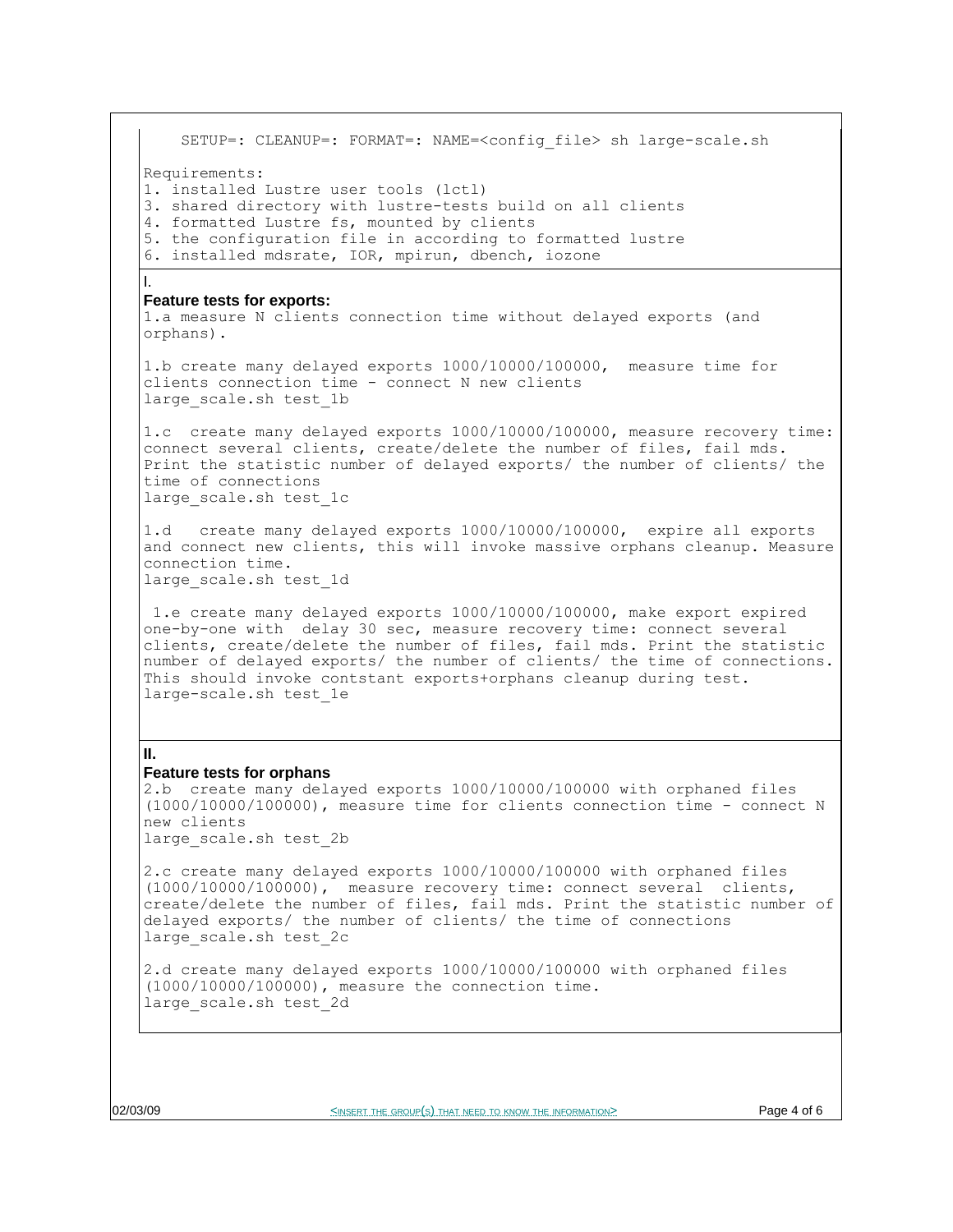```
COMMON scale tests
All these tests are (will be) integrated into acceptance-small as
recovery-scale.sh (RECOVERY_SCALE).
To run this recovery scale tests over acceptance-small:
    SETUP=: CLEANUP=: FORMAT=: ACC SM_ONLY=RECOVERY_SCALE
NAME=\text{condig file} > \text{sh acceptance-small}.sh
To run all recovery scale tests:
     SETUP=: CLEANUP=: FORMAT=: NAME=<config_file> sh recovery-scale.sh
To run the recovery scale tests separately:
     SETUP=: CLEANUP=: FORMAT=: NAME=<config_file> DURATION=<duration>
recovery-mds-scale.sh
     SETUP=: CLEANUP=: FORMAT=: NAME=<config_file> recovery-double-scale.sh
III.
Scale recovery tests (NC:1M:MO) (the test based on test11/17 from CMD3 project)
Scale recovery tests (NC:1M:MO) (the test based on test11/17 from CMD3
project)
3.a (was test11 in cmd3 project)
For defined duration (1-24 hours) repeatedly fail an MDS at defined (5-10
minutes) intervals and verify that no application errors occur. Load of
clients: mdsrate, IOR, dbench, iozone, dd, tar.
recovery-mds-scale.sh
Example:
     SETUP=: CLEANUP=: FORMAT=: NAME=<config_file> DURATION="3600" sh
recovery-mds-scale.sh
3.b (was test17 on cmd3 project)
Fail a random pair of nodes at defined (5-10 minutes) intervals and verify
that no application errors occur. Load of clients: mdsrate,IOR, dbench,
iozone, dd, tar.
1: failover MDS, then OST
2: failover MDS, then 2 clients
4: failover OST, then another OST
5: failover OST, then 2 clients
6: failover OST, then MDS
7: failover random 2 clients, then MDS
8: failover random 2 clients, then OST
9: failover random 2 clients, then 2 different clients
recovery-double-scale.sh 
Example:
  SETUP=: CLEANUP=: FORMAT=: NAME=<config_file> sh recovery-double-
scale.sh
3.c client failure does not affect other clients
Start load on clients. At defined (5-10 minutes) interval fail one random
client and then fail mds. Reintegrate failed client after recovery
completed. Load of clients: mdsrate,IOR, dbench, iozone.
```
O2/03/09 **Page 5 of 6** SINSERT THE GROUP(S) THAT NEED TO KNOW THE INFORMATION> **Page 5 of 6**